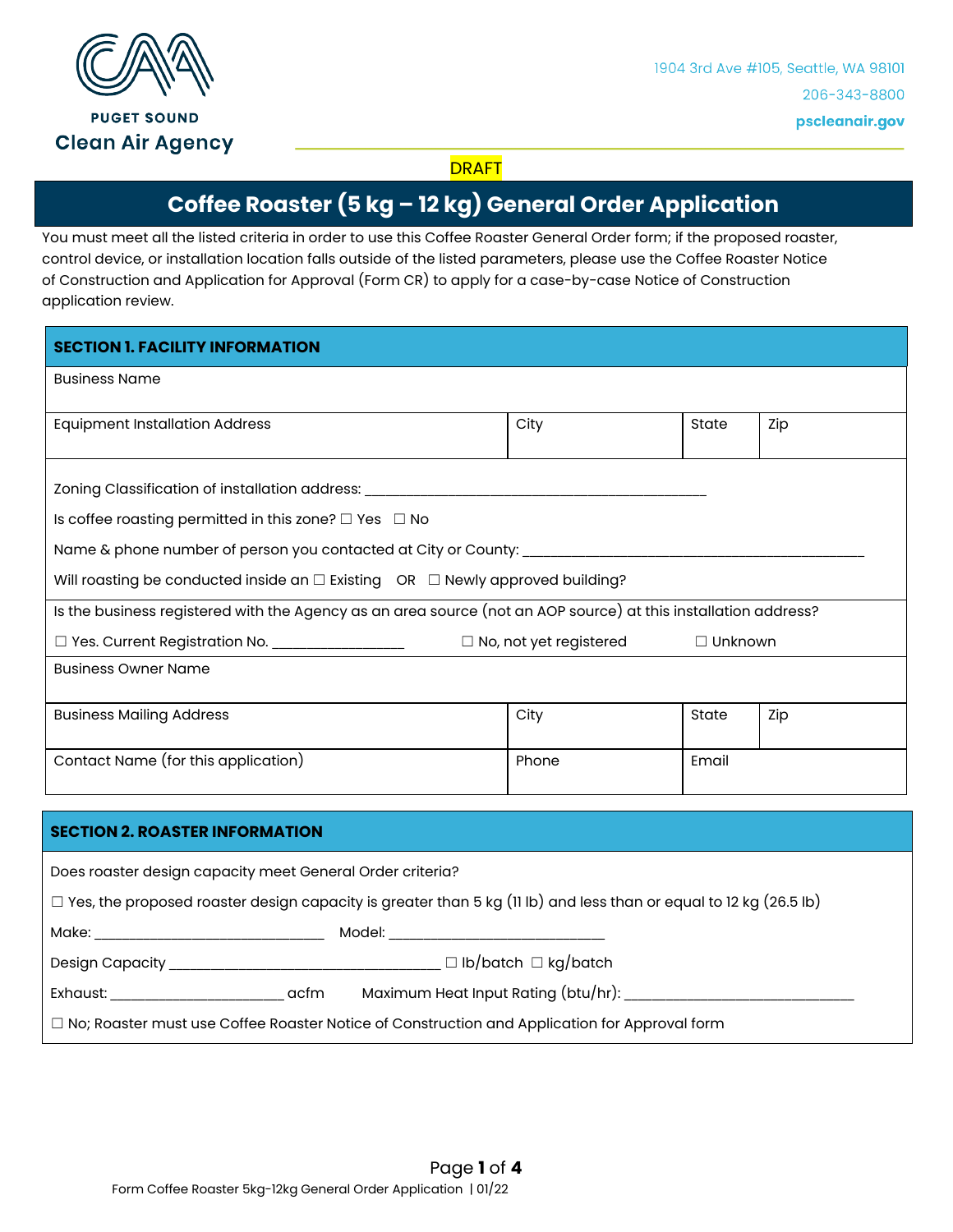# 5 kg – 12 kg Coffee Roaster General Order Application

Does roaster fuel meet General Order criteria?

☐ Yes, the proposed roaster uses one of following: ☐ Natural gas ☐ Propane ☐ Electric

□ No; Roaster must use Coffee Roaster Notice of Construction and Application for Approval form

Does roaster daily production meet General Order criteria?

 $\Box$  Yes, the proposed roaster will not roast more than 950 lb/day green coffee

 $\Box$  No; Roaster must use Coffee Roaster Notice of Construction and Application for Approval form

Does roaster meet temperature monitoring criteria?

 $\Box$  Yes, the proposed roaster will be equipped with temperature measurement device with accuracy of  $\pm 10^{\circ}$ F and which will be annually tested or replaced

□ No; Roaster must use Coffee Roaster Notice of Construction and Application for Approval form

Does roaster design meet General Order criteria for chaff control?

☐ Yes, the proposed roaster includes a chaff cyclone

 $\Box$  No; Roaster must use Coffee Roaster Notice of Construction and Application for Approval form

#### **SECTION 3. CONTROL DEVICE INFORMATION**

Does exhaust control device design meet General Order criteria?

☐ Yes, the proposed design routes exhaust from **both** the roaster and the cooling tray at all times through either:

☐ Thermal oxidizer with minimum operating temperature of 1250°F and minimum residence time of 0.5 seconds **OR**

☐ Catalytic oxidizer operating within 600°F-900°F and minimum residence time of 0.5 seconds

Make: \_\_\_\_\_\_\_\_\_\_\_\_\_\_\_\_\_\_\_\_\_\_\_\_\_\_\_\_\_\_\_\_\_ Model: \_\_\_\_\_\_\_\_\_\_\_\_\_\_\_\_\_\_\_\_\_\_\_\_\_\_\_\_\_\_\_\_\_ Exhaust: \_\_\_\_\_\_\_\_\_\_\_\_\_\_\_\_\_\_\_\_\_\_\_\_\_ acfm

Residence time: \_\_\_\_\_\_\_\_\_\_\_\_\_\_\_\_\_\_\_\_\_\_\_\_\_\_\_\_\_\_\_\_\_ Operating Temperature Range: \_\_\_\_\_\_\_\_\_\_\_\_\_\_\_\_\_\_\_\_\_\_\_\_\_\_\_\_\_\_\_\_\_

Maximum Heat Input Rating (btu/hr):

☐ No, a different configuration/control device is proposed; must use Coffee Roaster Notice of Construction and Application for Approval form

Does exhaust control device operation meet General Order criteria?

 $\Box$  Yes, the proposed design reaches the minimum oxidizer operating temperature from at least the time that the roast air temperature reaches 270°F and remains at operating temperature until the completion of the cooling process or for additional time needed to achieve no visible emissions.

□ No; Roaster must use Coffee Roaster Notice of Construction and Application for Approval form

Does exhaust control device fuel meet General Order criteria?

☐ Yes, the proposed oxidizer uses one of following: ☐ Natural gas ☐ Propane ☐ Electric

□ No; Roaster must use Coffee Roaster Notice of Construction and Application for Approval form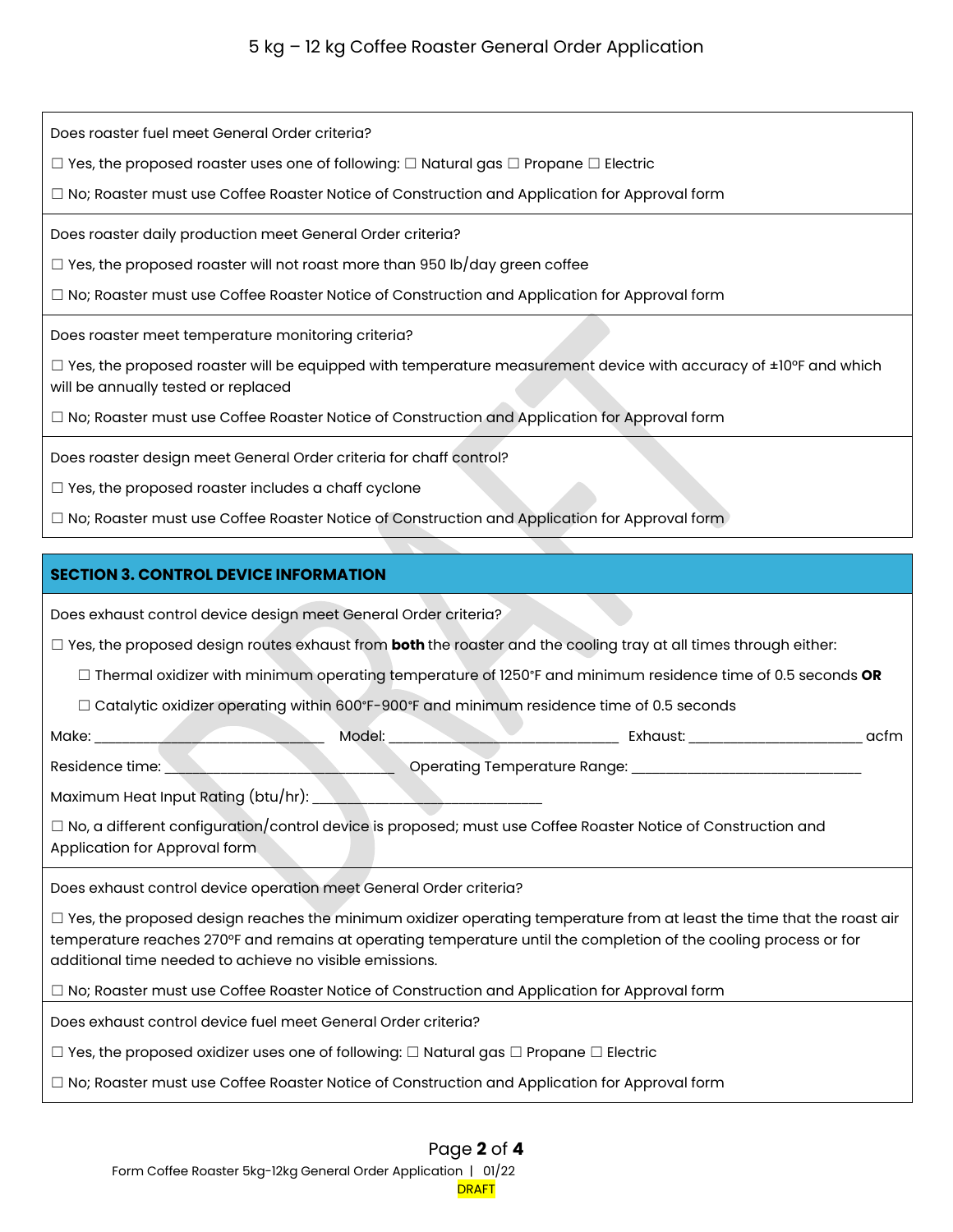Does exhaust control device meet temperature monitoring criteria?

 $\Box$  Yes, the proposed oxidizer will be equipped with temperature measurement device with accuracy of  $\pm$ 10°F which will be annually tested or replaced

□ No; Roaster must use Coffee Roaster Notice of Construction and Application for Approval form

#### **SECTION 4. STACK INFORMATION**

Does exhaust stack meet General Order Criteria?

 $\Box$  Yes, the proposed stack from oxidizer will be vertical and unobstructed as specified below. The exhaust stack will have release height at least 3 feet above building roofline

Stack damper/rain guard (specify design to be used): □ None □ Hexagonal □ Stack within stack

☐ Butterfly ☐ Inverted Cone ☐ Other (specify): \_\_\_\_\_\_\_\_\_\_\_\_\_\_\_\_\_\_\_\_\_\_\_\_\_\_\_\_\_

☐ No; Roaster must use Coffee Roaster Notice of Construction and Application for Approval form

### **SECTION 5: CERTIFICATION STATEMENT**

*I, the undersigned, certify that the information contained in this application and the accompanying forms, plans, specifications, and supplemental data described herein is, to the best of my knowledge, accurate and complete.*

| Signature           |  | Date  |
|---------------------|--|-------|
|                     |  |       |
| <b>Printed Name</b> |  | Title |

| <b>SECTION 6: APPLICATION SUBMITTAL</b>   |                                                                                                            |                                       |                         |                                        |
|-------------------------------------------|------------------------------------------------------------------------------------------------------------|---------------------------------------|-------------------------|----------------------------------------|
|                                           | \$500 filing fee (nonrefundable)                                                                           |                                       |                         |                                        |
|                                           | PAY BY CHECK - Attached and made payable to <b>Puget Sound Clean Air Agency</b>                            |                                       |                         |                                        |
|                                           | PAY BY CREDIT - Accounting technician will contact person identified below for payment information and may |                                       |                         |                                        |
| leave a voicemail if call goes unanswered |                                                                                                            |                                       |                         |                                        |
|                                           | Contact Name:                                                                                              |                                       | Contact Number:         |                                        |
| <b>EMAIL application and attachments</b>  |                                                                                                            | <b>MAIL application, payment, and</b> |                         |                                        |
| to:                                       | attachments to:                                                                                            |                                       |                         |                                        |
|                                           | NOC@pscleanair.gov                                                                                         | $-OR-$                                |                         | Puget Sound Clean Air Agency           |
|                                           |                                                                                                            |                                       |                         | <b>ATTN: NOC Application Submittal</b> |
|                                           |                                                                                                            |                                       | 1904 3rd Ave, Suite 105 |                                        |
|                                           |                                                                                                            |                                       | Seattle, WA 98101       |                                        |